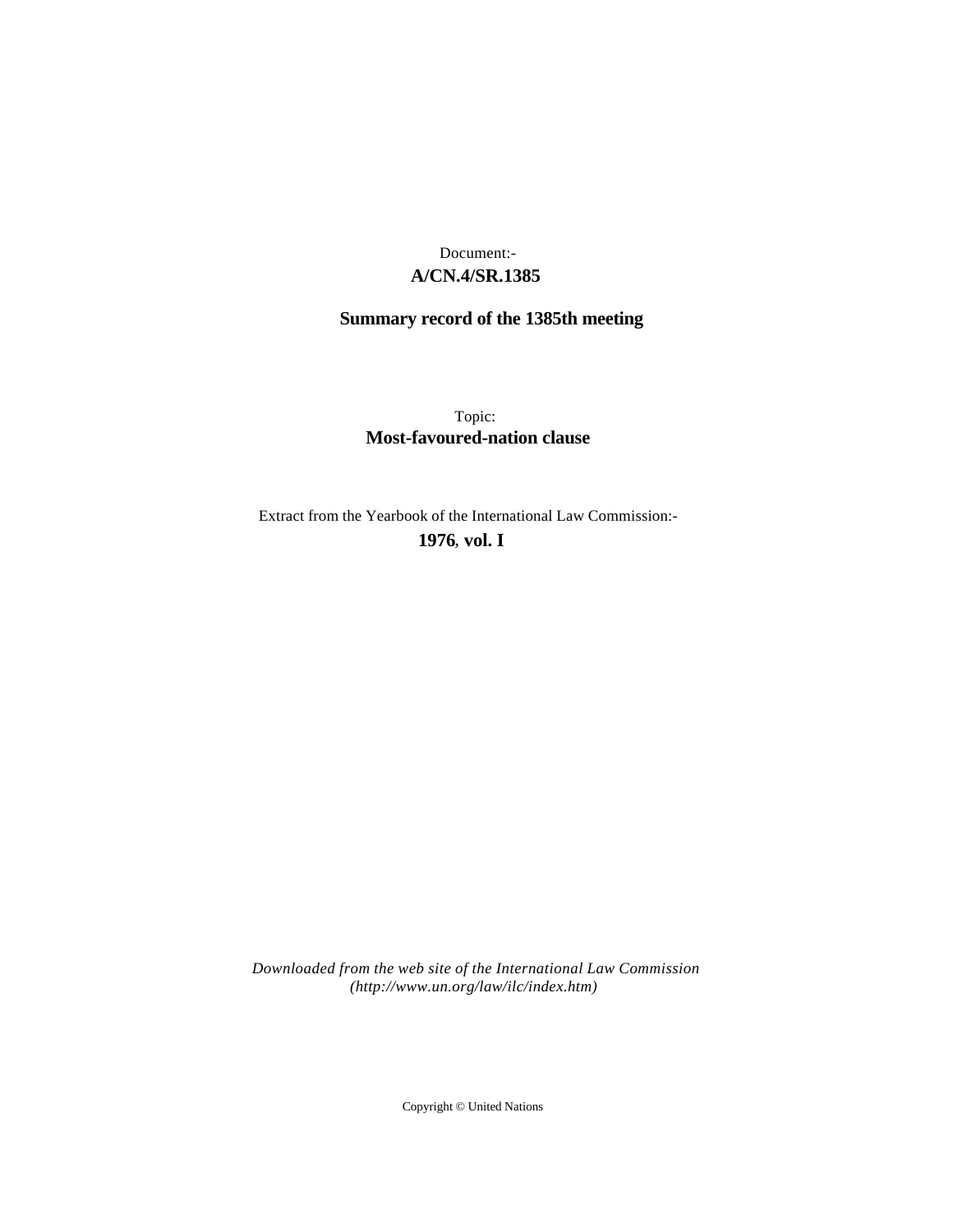principle that would apply. That comparison would be more valid, but such comparisons should be distrusted.

33. Mr. USTOR (Special Rapporteur) drew attention to article C, concerning the non-retroactivity of the present draft articles (A/CN.4/293 and Add.l, para.29), which had been intended to dispel the concern of members who strongly advocated recognition of an implied exception for Customs unions. The article had been submitted in the light of Mr. Tsuruoka's suggestion at the twentyseventh session that the insertion of such a provision would show that the draft related exclusively to treaties containing most-favoured-nation clauses concluded after its entry into force.<sup>7</sup> That would make it easier for the supporters of an implied Customs-union exception to adopt the draft articles in their present form, since future granting States would be in a position to include in their treaties a provision excluding benefits or advantages deriving from a Customs union.

34. The CHAIRMAN said that the Special Rapporteur was to be commended for bringing the whole problem to the attention of the Commission. Mr. Hambro was submitting written suggestions to the Drafting Committee, which could discuss the problem and advise the Commission on whether to include a provision in the draft or to insert an appropriate paragraph in its report. If there were no further comments, he would take it that the Commission agreed to that procedure.

*It was so agreed*.<sup>8</sup>

*The meeting rose at 12.55 p.m.*

7 See *Yearbook... 1975,* vol. I, p. 204, 1343rd meeting, para. 25. <sup>8</sup> For the decision of the Drafting Committee, see 1404th meeting, paras. 34-36.

#### **1385th MEETING**

*Tuesday, 8 June 1976, at 3.15 p.m.*

*Chairman:* Mr. Abdullah EL-ERIAN

*Members present:* Mr. Ago, Mr. Bilge, Mr. Hambro, Mr. Kearney, Mr. Martinez Moreno, Mr. Pinto, Mr. Quentin-Baxter, Mr. Ramangasoavina, Mr. Reuter, Mr. Sahovic, Mr. Sette Camara, Mr. Tabibi, Mr. Tsuruoka, Mr. Ushakov, Mr. Ustor, Mr. Yasseen.

> **Most-favoured-nation clause** *{continued)* **(A/CN.4/293 and Add.l, A/CN.4/L.242)** [Item 4 of the agenda]

DRAFT ARTICLES SUBMITTED BY THE SPECIAL RAPPORTEUR *{continued)*

ARTICLE E (Most-favoured-nation clauses in relation to treatment extended to land-locked States)

#### *Article E.* **—** *Most-favoured-nation clauses in relation to treatment extended to land-locked States*

**A beneficiary State, unless it is a land-locked State, is not entitled under a most-favoured-nation clause to any treatment extended by a granting State to a land-locked third State if that treatment serves the purpose of facilitating the exercise of the right of access to and from the sea of that third State on account of its special geographical position.**

2. Mr. USTOR (Special Rapporteur) said that the question of an implied exception in respect of special treatment granted to land-locked States because of their special situation had first been raised at the United Nations Conference on the Law of the Sea, in 1958. In 1964, when dealing with the transit trade of land-locked countries, the United Nations Conference on Trade and Development had adopted a text which stated that the facilities and special rights accorded to land-locked countries in view of their special geographical position were excluded from the operation of the most-favoured-nation clause.<sup>1</sup> That principle had been reaffirmed in the preamble to the 1965 Convention on Transit Trade of Land-locked States of 8 July 1965,<sup>2</sup> article 10 of which specified that the facilities and special rights accorded by the Convention to land-locked States were excluded from the operation of the most-favoured-nation clause.

3. During the Third United Nations Conference on the Law of the Sea, an informal single negotiating text had been prepared to provide a further basis for negotiation of the special rights of land-locked States. Article 110 of that text stated that

Provisions of the present Convention, as well as special agreements which regulate the exercise of the right of access to and from the sea, establishing rights and facilities on account of the special geographical position of land-locked States, are excluded from the application of the most-favoured-nation clause.<sup>8</sup>

That provision was now embodied in article 111 (Exclusion of application of the most-favoured-nation clause) of a revised single negotiating text drawn up for the fourth session of the Conference.<sup>4</sup> It was evident that there was wide agreement among States that such an exception should be adopted.

4. Article E was simply a translation of the proposed provision into the language employed by the Commission; it broadened the scope of article 10 of the 1965 Convention. The number of land-locked States now stood at 29, of which 20 were developing countries. The principle stated in article E could be regarded as a consolidation of the agreement emerging within the international community and as progressive development of international law.

<sup>1.</sup> The CHAIRMAN invited the Special Rapporteur to introduce article E, in his seventh report (A/CN.4/293 and Add.l, para. 82), which read:

<sup>&</sup>lt;sup>1</sup> See Proceedings of the United Nations Conference on Trade and *Development,* vol. I, *Final Act and Report* (United Nations publication, Sales No. E.64.II.B.11), p. 25, annex A.I.2, principle VII.

<sup>2</sup> United Nations, *Treaty Series,* vol. 597, p. 3.

<sup>3</sup> See *Official Records of the Third United Nations Conference on the Law of the Sea,* vol. IV (United Nations publication, Sales No. E.75.V.10), p. 168, document A/CONF.62/WP.8, document A/ CONF.62/WP.8/Rev.l/Part II.

<sup>\*</sup> *Ibid.,* vol. V (United Nations publication, Sales No. E.76.V.8), p. 170, document A/CONF.62/WP.8/Rev.l, document A/CONF.62 WP.8/Rev.l/Part II.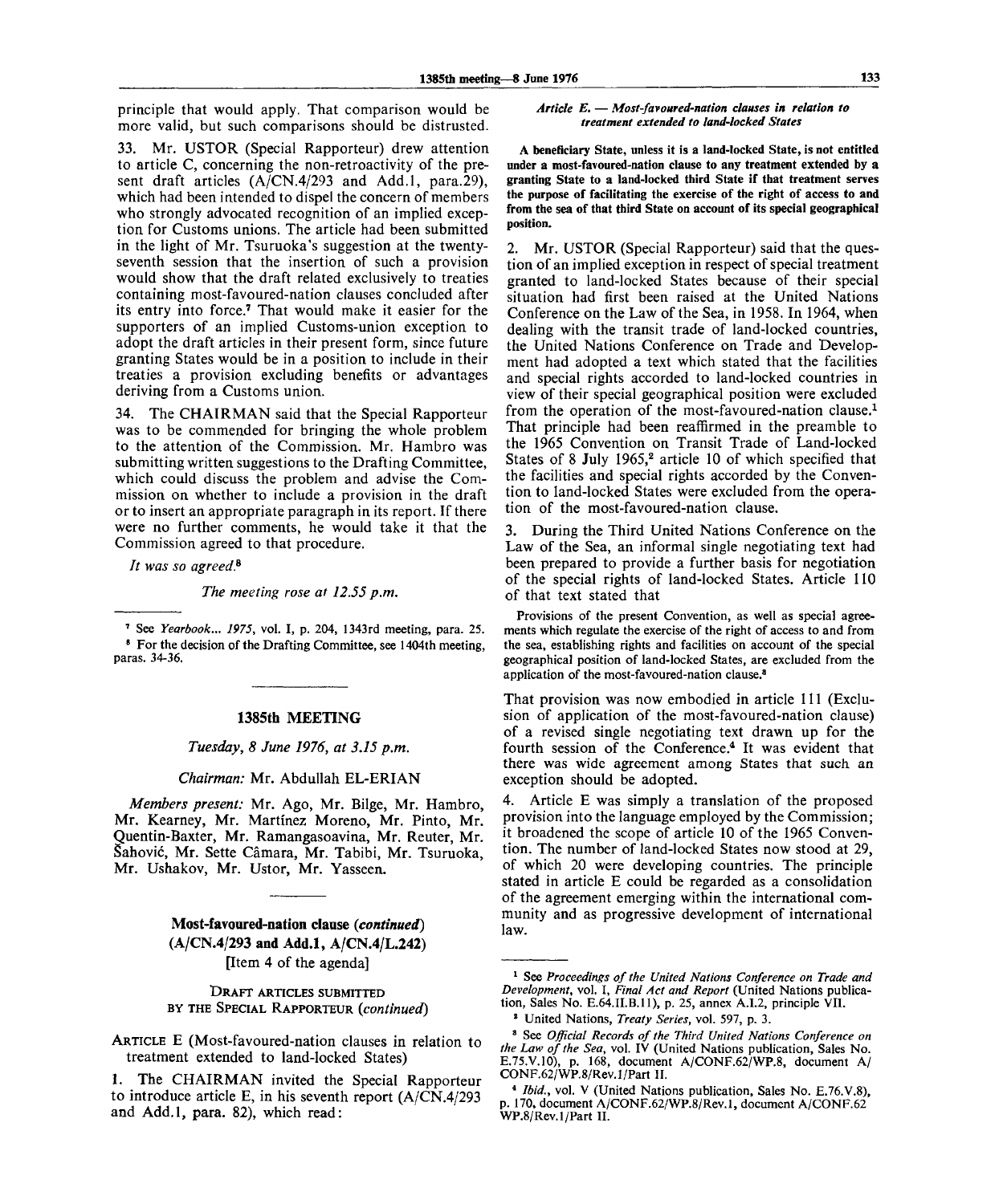5. Mr. PINTO said he noted that article E related to the right of access to and from the sea; but article 58 of the revised single negotiating text dealt with the possibly more important matter of the participation, as of right, of land-locked States in the exclusive economic zones of coastal States. If the Commission decided to deal with that problem in the draft articles, the wording of article E might need to be changed in order to reflect the distinction drawn, in article 58 of the revised single negotiating text, between developing and developed landlocked States. In his view, it might be preferable to incorporate in the draft a general article on the rights of land-locked States.

6. Mr. AGO stressed the special nature and diversity of the agreements by which some maritime States granted land-locked States facilities for access to the sea and for shipping. Such agreements were not normally based on reciprocity. One could thus imagine Switzerland, a landlocked State, concluding an agreement with Italy by which Italy undertook to provide a dock in the 'port of Genoa for Swiss merchant ships and Switzerland undertook to supply itself with oil brought through a pipeline from Genoa. He asked the Special Rapporteur whether article E should be interpreted to mean that any other European land-locked State could invoke a mostfavoured-nation clause to claim dock facilities for its fleet in the port of Genoa without the balancing consideration provided for in the Italian-Swiss agreement.

7. Mr. USHAKOV said that he approved of article E in principle, but feared that it might raise practical difficulties. He asked the Special Rapporteur whether article E related to the special obligations which a maritime State could assume towards a land-locked State or to the general obligations of maritime States towards land-locked States imposed by international customary law or treaty law. Obligations of the second kind were the same for all maritime States; land-locked States could assert their corresponding rights on the basis not of a most-favourednation clause, but of generally accepted international law. As to the special treatment which a maritime State undertook to grant to a particular land-locked State, it was treatment on a higher level than the treatment which was mandatory under general international law.

8. He also asked the Special Rapporteur whether a granting State which had granted a land-locked State better treatment than that generally required by international law, was bound by the most-favoured-nation clause to grant the same treatment to other land-locked States. For example, if the Soviet Union had granted special treatment to Afghanistan, a land-locked State, must it grant the same treatment, under a most-favourednation clause, to a land-locked Latin American State? Two land-locked States, even if they were neighbours, could be in very different situations.

9. Mr. USTOR (Special Rapporteur), replying to the question asked by Mr. Ago, said that if Italy agreed to grant most-favoured-nation treatment for transit purposes to Switzerland, for example, Italy would necessarily have to take account of such an unconditional mostfavoured-nation pledge if it decided, subsequently, to conclude treaties which granted advantages to other land-locked States. In agreeing upon a special advantage, earlier most-favoured-nation commitments always had to be borne in mind.

10. As to Mr. Ushakov's question, he did not think that Bolivia, for instance, could claim transit facilities from the USSR because the USSR was granting such facilities to Czechoslovakia. It was evident that article E should be more precise and that the phrase "unless it is a land-locked State" should be amplified.

11. With regard to Mr. Pinto's comment, it was true that rights to fishing and exploitation of the economic zone were also very important to land-locked States. At present, however, in regard to the most-favoured-nation clause, the revised single negotiating text referred only to transit rights.

12. Mr. AGO observed that, in reply to his question, the Special Rapporteur had referred to the transit of goods, but he himself had referred to the granting of special advantages going beyond what was required by general international law. It seemed that article E would have the effect of obliging Italy, if it reserved a dock in the port of Genoa for Swiss shipping, to open that port to the ships of all the other land-locked States to which it was bound by a most-favoured-nation clause.

13. Mr. USTOR (Special Rapporteur) replied that if Italy had given most-favoured-nation pledges to central European land-locked States before entering into an agreement with Switzerland on the establishment of port facilities, it would have to determine in what respects it was bound by its pledges to those other States. If the pledges were *ejusdem generis,* Italy, by granting special facilities, would be bound to grant similar port facilities to all of the countries concerned. If the pledges were more restricted, that situation would not arise. Mr. Ago had referred to special advantages, but it was precisely the role of the most-favoured-nation clause to generalize such special advantages.

14. Mr. USHAKOV said that the Special Rapporteur had not replied to his first question. If article E was to apply not only to special treatment granted by a maritime State to a land-locked State, but also to the minimum treatment that was mandatory under international law, the Commission would run the risk of infringing general international law. It was not for the Commission to determine the obligations of any maritime State towards any land-locked State under international law. The article must deal only with treatment which was more favourable than the mandatory treatment. It was only if a maritime State granted a land-locked State more favourable treatment than the mandatory treatment that the question arose of the extension of that treatment to another land-locked State under the most-favourednation clause.

15. Mr. PINTO said that if article E singled out the important matter of transit rights, but failed to establish an exclusion in the case of fishing rights (which was potentially an extremely difficult problem), the draft might lend support to the idea that fishing rights in the exclusive economic zone could in fact be transferred through the mechanism of the most-favoured-nation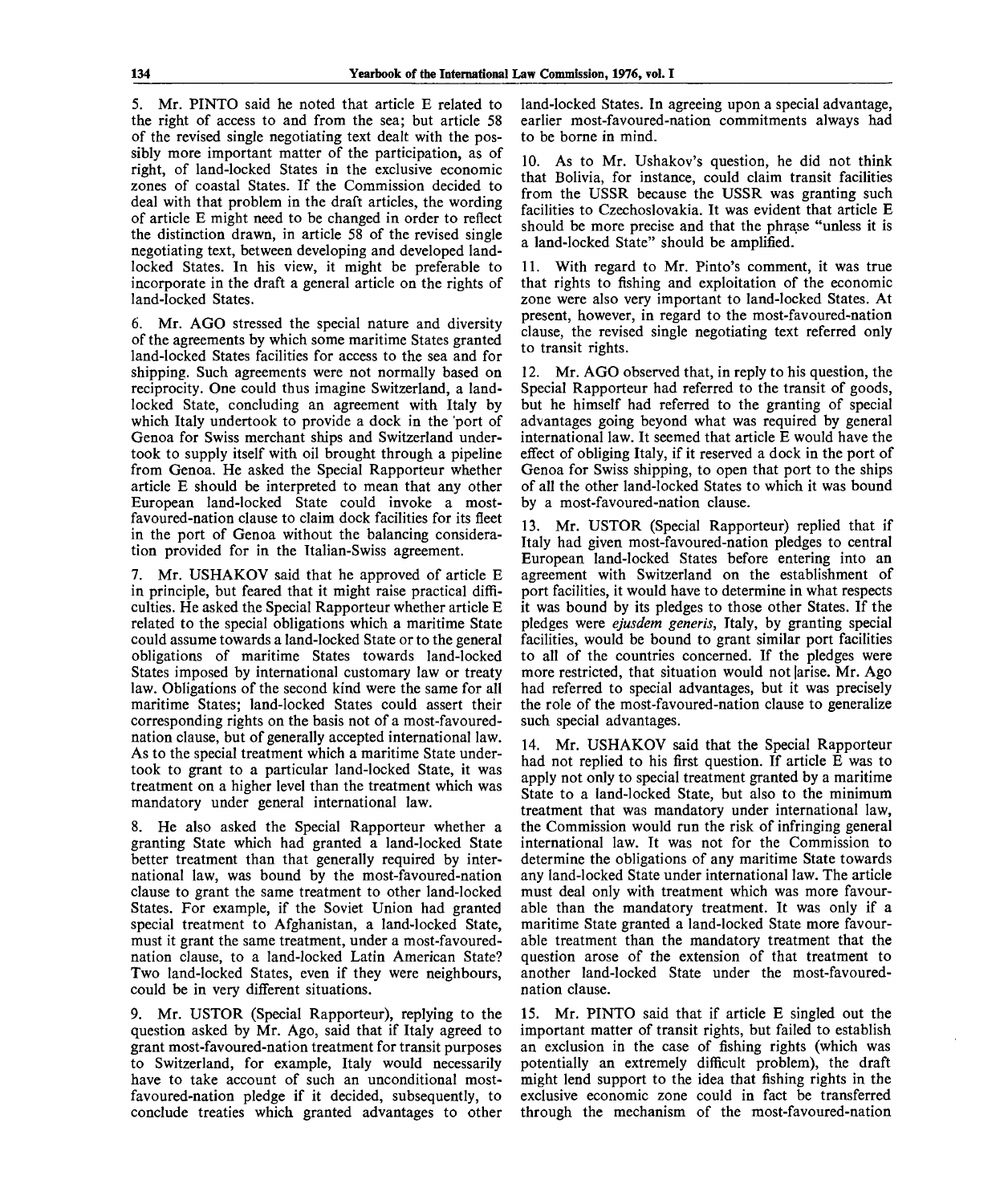clause. Such a result would be unfortunate, for the participation of land-locked States in the exploitation of the exclusive economic zone was opposed by many countries. The best course would be to draft a more general clause of principle, which did not refer solely to access to the sea. It must be remembered that in regard to fishing rights it was not possible to refer to land-locked as a whole, because a clear distinction was made between the rights of developing land-locked States and those of developed land-locked States.

16. Mr. TABIBI said that the Commission appeared to have lost sight of the original purpose of the article proposed by the Special Rapporteur. Admittedly, the Conference on the Law of the Sea had discussed fishing rights and exploitation of the economic zone, but the main problem was that of free access to the sea. Without such access, it would be impossible for land-locked States to engage in fishing in the economic zone or in its exploitation. The Commission should now deal with the question of access to the sea which, in his opinion, was already settled in international law, for it was covered in many bilateral and multilateral treaties, in the 1958 Convention on the High Seas<sup>5</sup> and in the 1965 Convention on Transit Trade of Land-locked States.

17. He did not see why Mr. Ago had posed the problem of the facilities granted by Italy to Switzerland; plainly, not all land-locked States would claim such facilities from Italy. In article E, the Special Rapporteur was simply proposing recognition of the treatment that landlocked States were entitled to claim by virtue of the fundamental principle of the freedom of the high seas and because of their special geographical position. The main point was that such treatment related exclusively to land-locked States and could not be claimed by other States under a most-favoured-nation clause. If Governments wished to extend more privileged treatment to land-locked States, there was nothing to prevent them from doing so. A revised text of the article could clarify that point.

18. The Special Rapporteur was to be congratulated on a report which dealt ably with contemporary State practice in regard to restrictions on international trade, as reflected in articles XX and XXI of the General Agreement on Tariffs and Trade,<sup>6</sup> and to be commended for complying with the unanimous request of the representatives of the land-locked countries in the Sixth Committee of the General Assembly that the Commission should deal with the matter.

19. The text of article 10 of the 1965 Convention on Transit Trade of Land-locked States was now embodied in the revised single negotiating text and there had been absolutely no controversy about it. Moreover, the principle had been adopted by the United Nations Conference on Trade and Development and was reflected in the preamble to the 1965 Convention. In his view, the preamble and the main body of a treaty, as well as any annexes thereto, were all equally important. In effect,

the Special Rapporteur had merely stated a principle that was entirely acceptable to the community of nations. Article E would indirectly assist the land-locked States, which represented one fifth of the international community and included countries that were among the least economically developed. It must always be remembered that the situation of European land-locked countries was completely different from that of land-locked States in the developing world—in Africa, in Asia and in Latin America.

20. Mr. YASSEEN said that the problem of landlocked States was one which arose in all spheres and must be taken into account in the codification of international law. A provision in favour of those States should therefore be included in the draft articles on the mostfavoured-nation clause. The international conscience was prepared to take into consideration the problems of landlocked States—owing to the untiring efforts of the representatives of those States, in particular Mr. Tabibi in numerous international forums. He himself fully understood those problems since he came from a country that was almost land-locked-Iraq had only about 30 kilometres of coast line.

21. The article to be formulated should take the true situation and real needs of land-locked States into account. The subject should first be confined to the problem of the classical freedom of the high seas—in other words, the right of access to and from the sea since only land-locked States were deprived of that right. To speak of other privileges which land-locked States might hope for—such as the freedom to fish in certain zones and the right to exploit the living and non-living resources of the sea—the land-locked States would no longer be the only States concerned: there would be no reason not to extend those privileges to the other "geographically disadvantaged" countries.

22. The Special Rapporteur had rightly pointed out that, in making an exception to the general principle of the most-favoured-nation clause in favour of land-locked States, the Commission would be applying a well-established general rule concerning those countries. As Mr. Ushakov had quite rightly emphasized, the real problem was raised by the words "unless it is a land-locked State", for land-locked States were not all in the same situation and, as the Special Rapporteur had pointed out, it was difficult to imagine that Bolivia, for example, would claim the advantages granted by the Soviet Union or China to countries contiguous to them. The absolute nature of the wording of article E should therefore be amended so as to bring out the very precise notion of the exception from which land-locked countries were to benefit. Above all, it should be remembered that the point at issue was not a minimum to which those countries were entitled under general international law, but generous treatment under a specific agreement.

23. Mr. HAMBRO said he was entirely in favour of including in the draft a special provision for the benefit of the land-locked States. He did not believe, however, that it would serve much purpose to consider the matter in terms of an injustice done by nature to countries without a sea coast. Nature was not always just and the

<sup>5</sup> United Nations, *Treaty Series,* vol. 450, p. 82.

<sup>6</sup> GATT, *Basic Instruments and Selected Documents,* vol. IV (Sales No.: GATT/1969-1), pp. 37-39.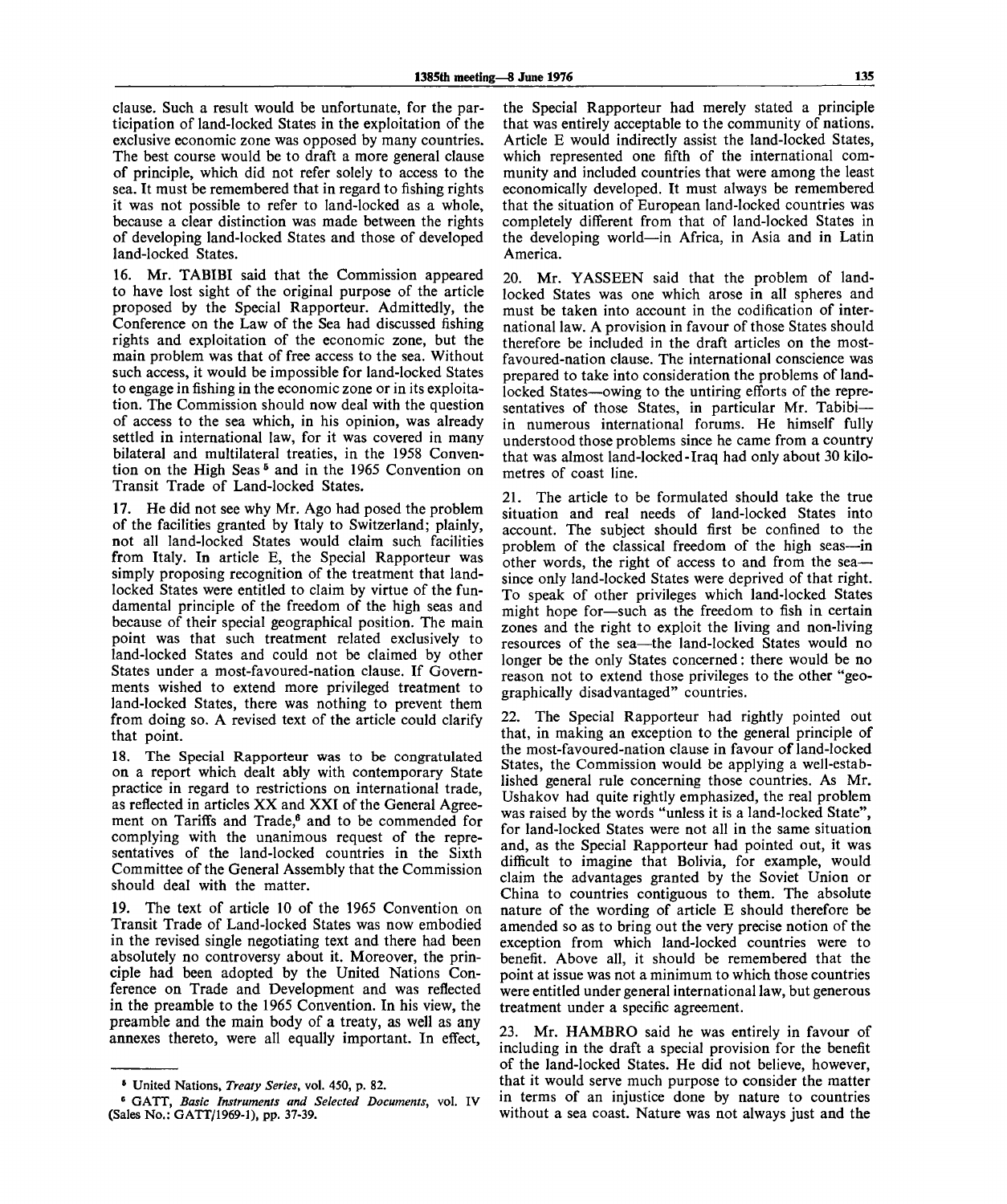position of the land-locked States was not unique in that respect.

24. He could not agree with Mr. Tabibi that article E was a simple text. The principle involved was certainly simple, but its formulation would undoubtedly prove very difficult. He did not think that the debate so far had shed much light on the issues involved and he would refrain from adding his own speculations. He would confine himself to expressing the hope and the conviction that the Drafting Committee would be able to extract all the useful material from the debate and refer back to the Commission a text that would meet with general approval.

25. Mr. USHAKOV said he was convinced of the need to make exceptions in favour of land-locked States: that was a generally accepted principle which should not be called in question. But the Commission was not required to establish that principle in its draft articles on the most-favoured-nation clause. Matters relating to land-locked States should be settled in the convention on the law of the sea which was in process of preparation. In its draft articles, the Commission should not concern itself with the generally accepted rules in favour of landlocked countries.

26. In paragraph 79 of his report (A/CN.4/293 and Add.l), the Special Rapporteur had quoted the articles on land-locked States proposed by the Second Committee on the Third United Nations Conference on the Law of the Sea at its third session. Those articles reflected the generally accepted position in regard to the rights of land-locked States and the duties of maritime States. The Commission's task was not to establish those rights and duties, some of which had already been defined in other conventions. The question of the mandatory treatment to be granted to land-locked States did not fall within the scope of the draft articles under consideration, since land-locked States were already entitled to certain treatment by maritime States under existing rules. It would therefore be very dangerous for land-locked States if the Commission were to touch on the question of the mandatory treatment reserved for them. That mandatory treatment did not fall within the scope of the draft articles: they were concerned with treatment that was more favourable.

27. If a maritime State had granted a land-locked State more favourable treatment than that to which it already was entitled, it was obvious that the maritime State was not required to grant the same treatment to another maritime State. But the question arose whether it was required to grant the same treatment to another landlocked State. The Special Rapporteur had given an affirmative answer to that question, maintaining that any land-locked State could claim the same treatment. He himself considered that no general rule of that kind could be laid down. In his view, if a granting State granted a land-locked State more favourable treatment than the mandatory treatment, it was not required to grant the same treatment to another land-locked State, for as Mr. Yasseen had pointed out, land-locked States were not all in the same situation. Consequently, no general obligation should be imposed and the question of the

operation of the clause in relation to land-locked States and to other maritime States should be raised. He thought a suitable article could be drafted on the basis of the Special Rapporteur's proposal.

28. He therefore proposed that article E should be referred to the Drafting Committee.

29. Mr. SAHOVlC supported the inclusion of an article on the treatment to be granted to land-locked States. It was clear from the comments made by the Special Rapporteur and Mr. Tabibi that an article of that kind met the requirements of international law and of economic relations between States. But some problems still had to be solved in order to arrive at a draft which would satisfy the wishes of the international community, the requirements of land-locked States and the general rules of international law.

30. In the article proposed by the Special Rapporteur he saw an attempt to include two rules in the same clause by formulating, first, an exception to the application of the most-favoured-nation clause and, second, a positive rule on the operation of the clause in the relations between granting States and land-locked beneficiary States. In his view, those were two separate problems which should be dealt with separately. He was prepared to accept the principle of an exception because, as the Special Rapporteur had shown, it involved a rule which derived from customary law and was well established in international treaty law. On the other hand, he wondered whether the positive rule contained in the words "unless it is a land-locked State" should be expressly stated in the draft. In his view, it was not necessary to state that rule, since it was not an exception, but the positive application of a principle. Article 109 of the informal single negociating text proposed at the third session of the Third United Nations Conference on the Law on the Sea, showed that the privileges granted to land-locked States derived from agreements concluded between those States and maritime States.

31. He therefore supported the solution suggested by Mr. Ushakov, namely, that those two problems should be separated and that a separate article should be drafted to deal with the problem raised by the words "unless it is a land-locked State". But it would also be possible to retain the article with those words deleted.

32. Mr. MARTINEZ MORENO said that he strongly supported not only the principle of the exception in favour of land-locked States, but also the inclusion in the draft articles of an explicit provision on that exception. International instruments were sometimes the expression of an awareness of the international community and sometimes the result of international negotiations. From both points of view, he believed it desirable to include in the draft the text of article E as proposed by the Special Rapporteur.

33. When the Committee on the Peaceful Uses of the Sea-bed and the Ocean Floor beyond the Limits of National Jurisdiction had been considering the agenda for the Third United Nations Conference on the Law of the Sea, it had been faced with a number of extremely difficult problems, two of which had attracted particular